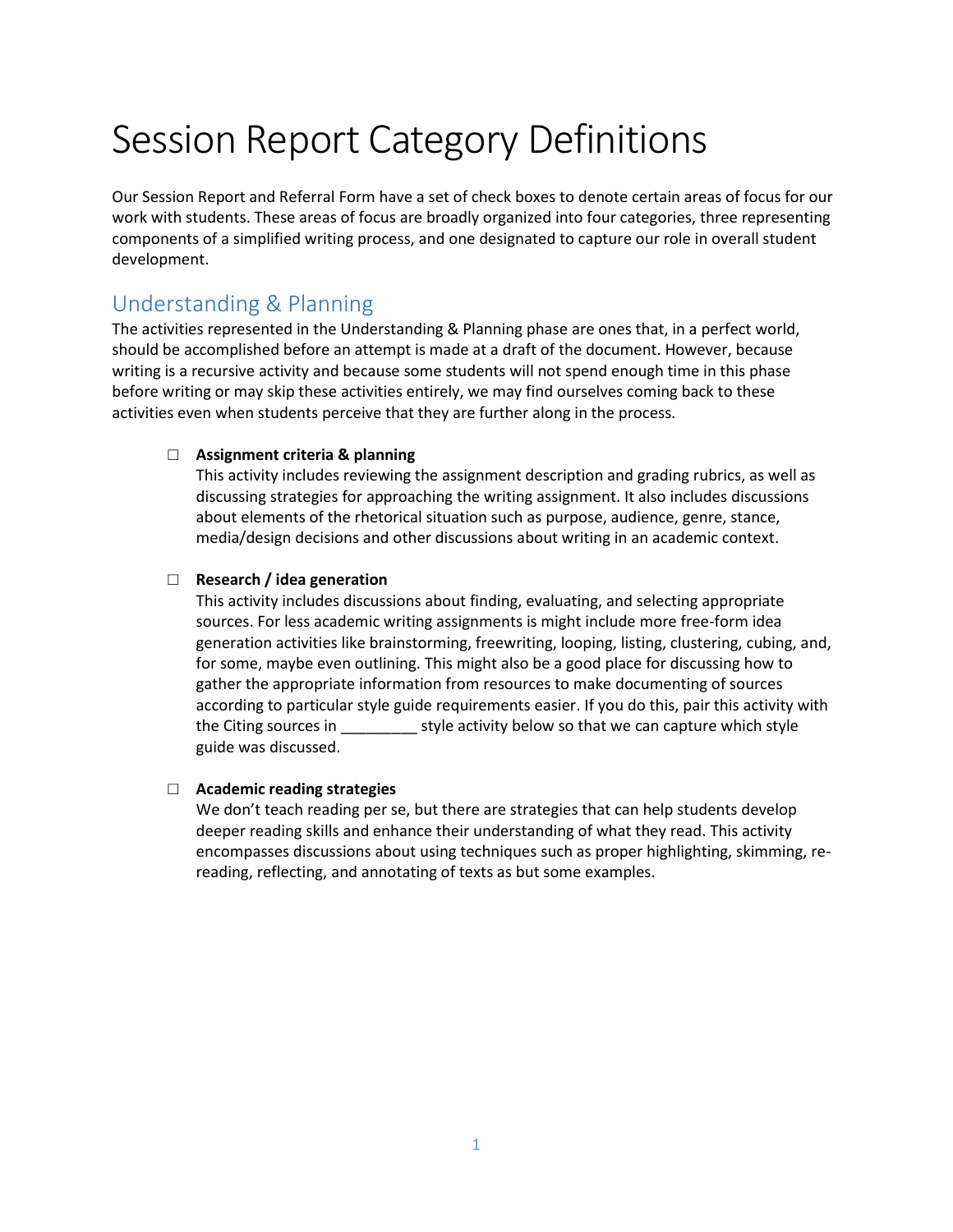## Writing & Revising

The Writing & Revising phase deals with activities involved in producing the bulk of a piece of writing. Many of the activities within this phase are recursive, so we may be helping a student prepare to do these things or we may be helping a student refine what they've already done or help them identify key steps in this or a prior phase that they may have missed.

#### □ **Organizing & drafting**

This activity begins the process of taking the information that has been gathered and making sense of it. Organizing activities might include clustering and outlining or other techniques. Discussions about drafting a document might include helping students overcome writer's block by engaging them in freewriting or other techniques you may be aware of. This activity also encompasses general feedback about the strengths and weaknesses of a draft already in progress. In this use, it will often be paired with specific activities found elsewhere on the form. This activity might encompass revision techniques.

#### □ **Thesis & logical content development**

This activity is used when discussing the logical development of an argument or essay. It might be used in the development process, for explaining the concepts involved, and/or for responding to existing written work. This activity might encompass revision techniques.

#### □ **Using appropriate evidence (Quoting / paraphrasing)**

This activity is used for discussions about incorporating research or evidence in a paper. It includes discussions about evidence selection and interpretation as well as the technical aspects of how to properly quote and paraphrase. In this last use, it will often be paired with the Citing sources in \_\_\_\_\_\_\_\_\_\_\_ style activity below.

### □ **Citing sources in \_\_\_\_\_\_\_\_\_\_\_\_\_\_ style**

This activity includes any discussions about how to create lists of references and cite sources in text according to the required style manual.

#### □ **Editing for clarity, concision, & tone**

Editing is a more focused activity than general revision for organization and argument clarity. Here we are talking about sentence level edits that enhance clarity, concision, & tone. This activity is not so much about error detection and correction as it is about improving the style and appropriateness of the writing.